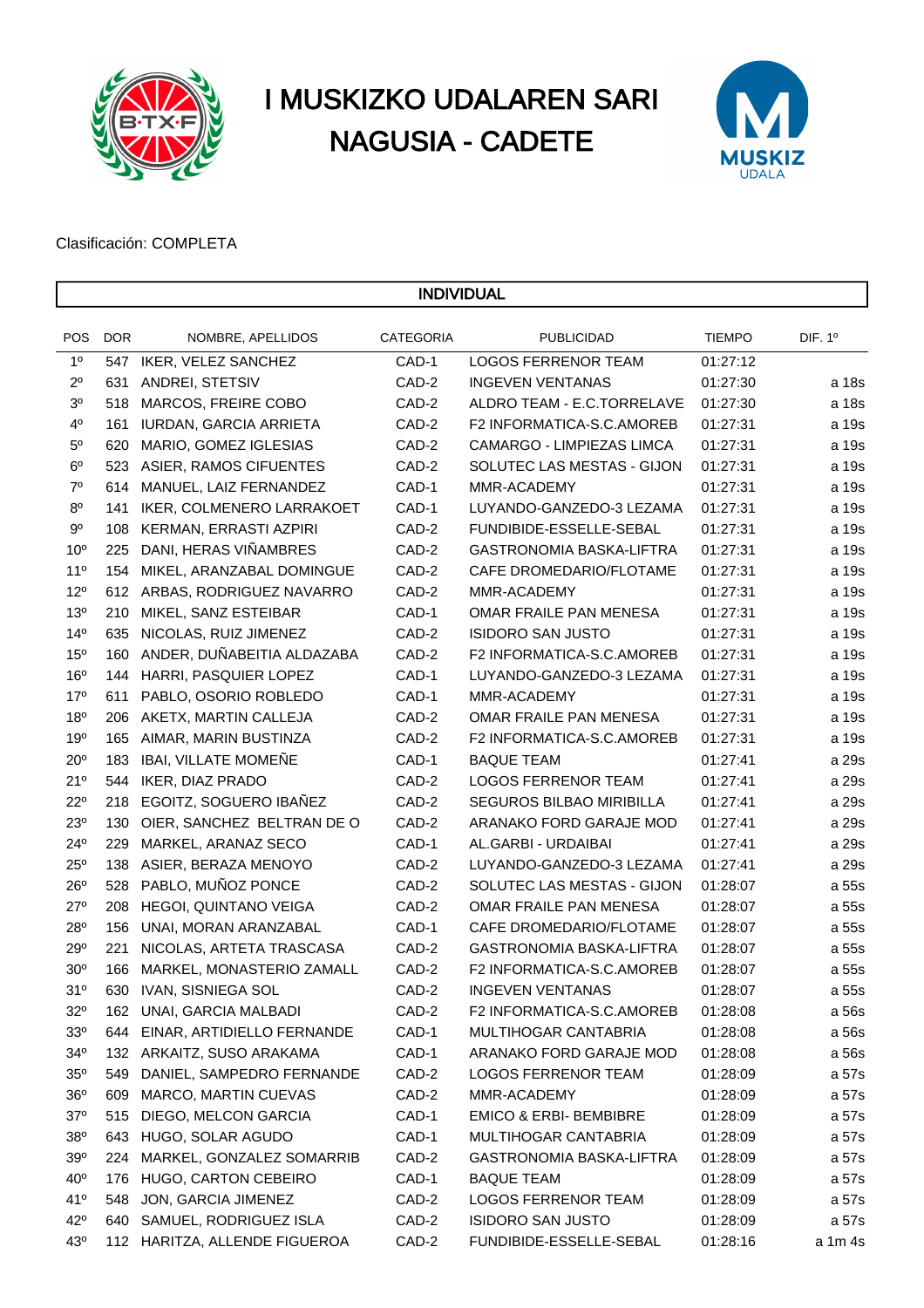| 44°             | 511 | RAUL, MERINO ALVAREZ            | CAD-2 | <b>EMICO &amp; ERBI- BEMBIBRE</b>  | 01:28:16 | a 1m 4s  |
|-----------------|-----|---------------------------------|-------|------------------------------------|----------|----------|
| $45^{\circ}$    | 205 | <b>IGOR, MAGAZ TRIGO</b>        | CAD-2 | OMAR FRAILE PAN MENESA             | 01:28:21 | a 1m 9s  |
| 46°             | 157 | JON, ZUBURRUTI RODRIGUEZ        | CAD-1 | CAFE DROMEDARIO/FLOTAME            | 01:28:21 | a 1m 9s  |
| 47°             | 223 | AITZOL, FEIJOO ORMAETXE         | CAD-2 | GASTRONOMIA BASKA-LIFTRA           | 01:28:22 | a 1m 10s |
| 48°             | 212 | UNAX, GALAN CORTAZAR            | CAD-2 | <b>SEGUROS BILBAO MIRIBILLA</b>    | 01:28:22 | a 1m 10s |
| 49°             | 645 | MIGUEL, GONZALEZ CAGIGAS        | CAD-1 | MULTIHOGAR CANTABRIA               | 01:28:25 | a 1m 13s |
| $50^{\rm o}$    | 646 | SERGIO, CUEVAS GARCIA           | CAD-1 | MULTIHOGAR CANTABRIA               | 01:28:25 | a 1m 13s |
| $51^{\circ}$    | 629 | RUBEN, FERNANDEZ VIAÑA          | CAD-1 | <b>INGEVEN VENTANAS</b>            | 01:28:25 | a 1m 13s |
| $52^{\circ}$    | 616 | PABLO, GARCIA MARTIN            | CAD-1 | MMR-ACADEMY                        | 01:28:25 | a 1m 13s |
| 53 <sup>o</sup> | 181 | AIMAR, PEREZ SANTAMARIA         | CAD-1 | <b>BAQUE TEAM</b>                  | 01:28:25 | a 1m 13s |
| $54^{\circ}$    | 613 | PELAYO, MENENDEZ MENENDE        | CAD-1 | MMR-ACADEMY                        | 01:28:25 | a 1m 13s |
| $55^{\circ}$    | 625 | NABIL, MURIEDAS MARTINEZ        | CAD-1 | CAMARGO - LIMPIEZAS LIMCA          | 01:28:25 | a 1m 13s |
| 56°             | 638 | JAVIER, BRETONES FERNANDE       | CAD-2 | <b>ISIDORO SAN JUSTO</b>           | 01:28:25 | a 1m 13s |
| $57^\circ$      | 461 | ENERITZ, VADILLO CRESPO         | JUN-2 | SEGUROS BILBAO - MIRIBILL          | 01:28:25 | a 1m 13s |
| $58^{\circ}$    | 152 | KIMETZ, ARANBURU URRUTXU        | CAD-2 | CAFE DROMEDARIO/FLOTAME            | 01:28:25 | a 1m 13s |
| 59°             | 533 | ALVARO, TORVISCO LOPEZ          | CAD-2 | U.C. FUENLABRADA CADETES           | 01:28:25 | a 1m 13s |
| 60 <sup>o</sup> | 107 | ENEKO, EGURROLA FDEZ DE R       | CAD-2 | FUNDIBIDE-ESSELLE-SEBAL            | 01:28:25 | a 1m 13s |
| 61°             | 639 | ALBERTO, AROBES COBO            | CAD-2 | <b>ISIDORO SAN JUSTO</b>           | 01:28:25 | a 1m 13s |
| 62°             | 525 | ARTURO, FREIRE MIGUEL           | CAD-2 | SOLUTEC LAS MESTAS - GIJON         | 01:28:25 | a 1m 13s |
| 63°             | 624 | DIEGO, MARTINEZ GONZALEZ-       | CAD-2 | CAMARGO - LIMPIEZAS LIMCA          | 01:28:31 | a 1m 19s |
| 64 <sup>o</sup> | 125 | <b>HECTOR, FERNANDEZ SANCHE</b> | CAD-1 | ARANAKO FORD GARAJE MOD            | 01:28:31 | a 1m 19s |
| $65^{\circ}$    | 520 | JAVIER, REVUELTA GONZALEZ       | CAD-2 | ALDRO TEAM - E.C.TORRELAVE         | 01:28:35 | a 1m 23s |
| $66^{\circ}$    | 203 | BORJA, GARCIA QUIROGA           | CAD-2 | OMAR FRAILE PAN MENESA             | 01:28:35 | a 1m 23s |
| $67^\circ$      | 634 | IZAN, GALDONA GUTIERREZ         | CAD-2 | <b>ISIDORO SAN JUSTO</b>           | 01:28:35 | a 1m 23s |
| 68°             | 637 | ADRIAN, COTERILLO LABRADO       | CAD-2 | <b>ISIDORO SAN JUSTO</b>           | 01:28:35 | a 1m 23s |
| 69°             | 190 | EKAITZ, CHACARTEGUI GOMEZ       | CAD-2 | LOIUMAT-P.G.                       | 01:28:40 | a 1m 28s |
| 70°             | 237 | ALAIN, ARANZAMENDI AGIRREO      | CAD-1 | AURRERA ONDARROA LEA-AR            | 01:28:40 | a 1m 28s |
| 71°             | 534 | JAIME, TORRES ARIAS             | CAD-1 | U.C. FUENLABRADA CADETES           | 01:28:40 | a 1m 28s |
| 72°             | 211 | ERLANTZ, FERNANDEZ SOLIS        | CAD-2 | SEGUROS BILBAO MIRIBILLA           | 01:28:42 | a 1m 30s |
| 73°             | 215 | UNAX, MENIKA MARTELO            | CAD-1 | SEGUROS BILBAO MIRIBILLA           | 01:28:56 | a 1m 44s |
| $74^{\circ}$    | 213 | MIKEL, GAMBOA LLONA             | CAD-1 | SEGUROS BILBAO MIRIBILLA           | 01:28:56 | a 1m 44s |
| <b>75°</b>      |     | 182 ASIER, TOME MORAN           | CAD-1 | <b>BAQUE TEAM</b>                  | 01:28:56 | a 1m 44s |
| <b>76°</b>      |     | 513 ROBERTO, RIEGO SALVADOR     | CAD-2 | <b>EMICO &amp; ERBI- BEMBIBRE</b>  | 01:28:57 | a 1m 45s |
| 77°             | 623 | SAUL, PALENCIA VALLES           | CAD-2 | CAMARGO - LIMPIEZAS LIMCA          | 01:29:02 | a 1m 50s |
| 78°             |     | 545 HUGO, TRUEBA CAGIGAS        | CAD-2 | <b>LOGOS FERRENOR TEAM</b>         | 01:29:18 | a 2m 6s  |
| 79 <sup>°</sup> | 618 | SERGIO, VEJO ARROYO             | CAD-1 | CAMARGO - LIMPIEZAS LIMCA          | 01:29:18 | a 2m 6s  |
| $80^\circ$      |     | 168 OHIAN, VILLANUEVA GALLO     | CAD-1 | F2 INFORMATICA-S.C.AMOREB          | 01:29:18 | a 2m 6s  |
| 81°             |     | 514 MARCOS, MORLA NIETO         | CAD-2 | <b>EMICO &amp; ERBI- BEMBIBRE</b>  | 01:29:36 | a 2m 24s |
| $82^{\circ}$    | 109 | JON, EZKURDIA MARCO             | CAD-2 | FUNDIBIDE-ESSELLE-SEBAL            | 01:29:36 | a 2m 24s |
| 83 <sup>o</sup> | 187 | UNAI, COLINA GOZALO             | CAD-2 | LOIUMAT-P.G.                       | 01:29:36 | a 2m 24s |
| 84°             | 146 | EKHI, URIARTE LEIZEA            | CAD-1 | LUYANDO-GANZEDO-3 LEZAMA           | 01:29:36 | a 2m 24s |
| $85^\circ$      | 217 | UNAX, PUCCINI RONDA             | CAD-1 | <b>SEGUROS BILBAO MIRIBILLA</b>    | 01:29:38 | a 2m 26s |
| 86°             | 627 | TIMUR, PEREZ BELTRAN DE HE      | CAD-2 | CAMARGO - LIMPIEZAS LIMCA          | 01:29:43 | a 2m 31s |
| 87°             | 186 | ALVARO, APODACA GONZALEZ        | CAD-2 | LOIUMAT-P.G.                       | 01:30:02 | a 2m 50s |
| 88°             | 220 | XABIER, ZABALA URIBARRI         | CAD-2 | SEGUROS BILBAO MIRIBILLA           | 01:30:02 | a 2m 50s |
| $89^\circ$      |     | 526 NACHO, ALVAREZ PALACIO      | CAD-1 | SOLUTEC LAS MESTAS - GIJON         | 01:30:03 | a 2m 51s |
| $90^{\circ}$    |     | 188 ANDER, GOMEZ-MARAÑON IGL    | CAD-1 | LOIUMAT-P.G.                       | 01:30:03 | a 2m 51s |
| 91°             |     | 532 IYAN, LLANEZA CARNEIRO      | CAD-2 | SOLUTEC LAS MESTAS - GIJON         | 01:30:03 | a 2m 51s |
| $92^{\circ}$    |     | 603 AXIEL, SALAS ANDRES         | CAD-2 | <b>BICICLETAS META - CORB PIND</b> | 01:30:27 | a 3m 15s |
| 93 <sup>o</sup> | 636 | MARCOS, ALONSO ARENAL           | CAD-1 | <b>ISIDORO SAN JUSTO</b>           | 01:30:31 | a 3m 19s |
| $94^{\circ}$    | 193 | IBAI, PALMA BARROSO             | CAD-1 | CC VALLE TRAPAGA- AUTONER          | 01:30:38 | a 3m 26s |
| $95^\circ$      | 196 | ANDEKA, VARONA SANCHEZ          | CAD-1 | CC VALLE TRAPAGA- AUTONER          | 01:30:38 | a 3m 26s |
| $96^{\circ}$    | 143 | TELMO, IBARROLA ROBREDO         | CAD-1 | LUYANDO-GANZEDO-3 LEZAMA           | 01:30:48 | a 3m 36s |
| $97^\circ$      |     | 232 GORKA, IRAZABAL PIKATZA     | CAD-1 | AL.GARBI - URDAIBAI                | 01:31:00 | a 3m 48s |
| $98^{\circ}$    |     | 524 IYAN, VILLAMIL MAGALHAES    | CAD-2 | SOLUTEC LAS MESTAS - GIJON         | 01:31:33 | a 4m 21s |
| 99°             |     | 512 PABLO, LOPEZ ALVAREZ        | CAD-1 | <b>EMICO &amp; ERBI- BEMBIBRE</b>  | 01:31:36 | a 4m 24s |
| $100^\circ$     |     | 202 EGOITZ, GARCIA PLANILLO     | CAD-2 | OMAR FRAILE PAN MENESA             | 01:31:38 | a 4m 26s |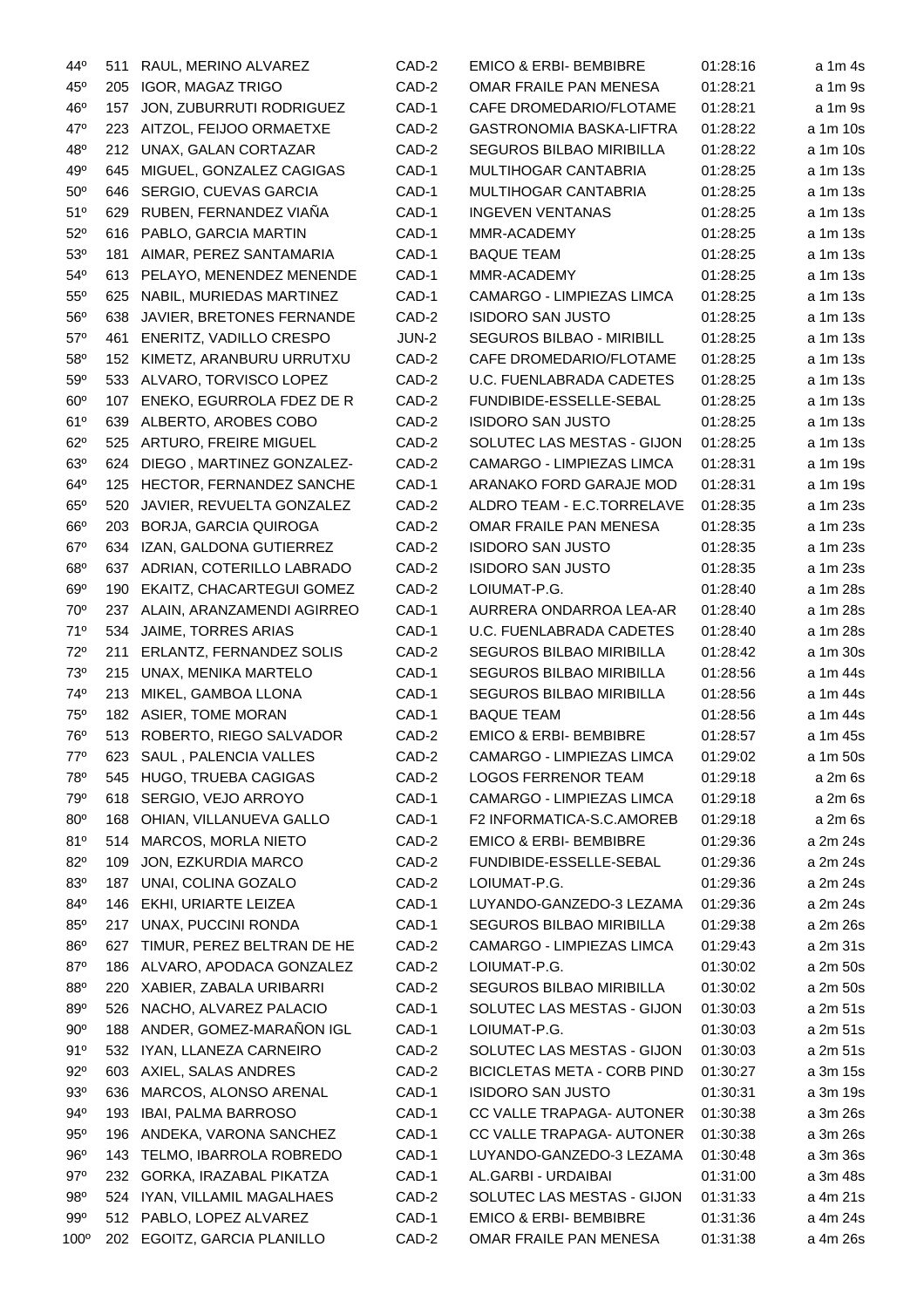| 101°          | 601 | JOSU, ODRIOZOLA GARCIA-SAN  | CAD-1   | ROYAL CUREGHEM SPORTIEF           | 01:31:38 | a 4m 26s |
|---------------|-----|-----------------------------|---------|-----------------------------------|----------|----------|
| 102°          |     | 192 SAUL, MARTIN MORAN      | CAD-2   | CC VALLE TRAPAGA- AUTONER         | 01:32:20 | a 5m 8s  |
| 103°          |     | 619 IVAN, CAMPOCOSIO REGATO | CAD-2   | CAMARGO - LIMPIEZAS LIMCA         | 01:32:32 | a 5m 20s |
| $104^{\circ}$ |     | 516 VICTOR, FLORES SANCHEZ  | CAD-2   | <b>EMICO &amp; ERBI- BEMBIBRE</b> | 01:32:33 | a 5m 21s |
| 105°          |     | 231 PAUL, BONILLA BIDAGUREN | CAD-2   | AL.GARBI - URDAIBAI               | 01:33:00 | a 5m 48s |
| 106°          | 529 | DAVID. GONZALEZ COSTALES    | $CAD-1$ | SOLUTEC LAS MESTAS - GIJON        | 01:33:00 | a 5m 48s |
| 107°          |     | 622 ALVARO, CABO MARTINEZ   | CAD-1   | <b>CAMARGO - LIMPIEZAS LIMCA</b>  | 01:35:34 | a 8m 22s |
|               |     |                             |         |                                   |          |          |

#### **EQUIPOS**

| <b>POS</b>      | <b>PUBLICIDAD</b>                 | <b>TIEMPO</b> |
|-----------------|-----------------------------------|---------------|
| 1 <sup>0</sup>  | MMR-ACADEMY                       | 04:22:33      |
| $2^{\circ}$     | F2 INFORMATICA-S.C.AMOREB         | 04:22:33      |
| 3 <sup>0</sup>  | LUYANDO-GANZEDO-3 LEZAMAUTO       | 04:22:43      |
| 4 <sup>0</sup>  | LOGOS FERRENOR TEAM               | 04:23:02      |
| 5 <sup>0</sup>  | OMAR FRAILE PAN MENESA            | 04:23:09      |
| $6^{\circ}$     | GASTRONOMIA BASKA-LIFTRA          | 04:23:47      |
| 70              | CAFE DROMEDARIO/FLOTAMET          | 04:23:59      |
| $8^{\circ}$     | <b>INGEVEN VENTANAS</b>           | 04:24:02      |
| $9^{\circ}$     | SOLUTEC LAS MESTAS - GIJON        | 04:24:03      |
| 10 <sup>o</sup> | <b>ISIDORO SAN JUSTO</b>          | 04:24:05      |
| 110             | FUNDIBIDE-ESSELLE-SEBAL           | 04:24:12      |
| 12 <sup>0</sup> | <b>BAQUE TEAM</b>                 | 04:24:15      |
| $13^{0}$        | ARANAKO FORD GARAJE MODERNO       | 04:24:20      |
| 14 <sup>°</sup> | CAMARGO - LIMPIEZAS LIMCAM        | 04:24:27      |
| $15^{o}$        | MULTIHOGAR CANTABRIA              | 04:24:42      |
| 16 <sup>o</sup> | SEGUROS BILBAO MIRIBILLA          | 04:24:45      |
| 17°             | <b>EMICO &amp; ERBI- BEMBIBRE</b> | 04:25:22      |
| 18 <sup>0</sup> | LOIUMAT-P.G.                      | 04:28:18      |
| 19°             | AL GARBI - URDAIBAI               | 04:31:41      |
| $20^{\circ}$    | CC VALLE TRAPAGA- AUTONER         | 04:33:36      |

## MONTAÑA

## PASOS DE MONTAÑA

| KOBARON - 1º PASO |  |  |
|-------------------|--|--|
|-------------------|--|--|

| <b>POS</b>  | DOR. | NOMBRE, APELLIDOS          | CATEGORIA | PUBLICIDAD                      | <b>PUNTOS</b> |
|-------------|------|----------------------------|-----------|---------------------------------|---------------|
| 10          |      | 547 IKER, VELEZ SANCHEZ    | CAD-1     | <b>LOGOS FERRENOR TEAM</b>      | 3             |
| 20          |      | 225 DANI, HERAS VIÑAMBRES  | CAD-2     | <b>GASTRONOMIA BASKA-LIFTRA</b> | -2            |
| $3^{\circ}$ |      | 523 ASIER, RAMOS CIFUENTES | CAD-2     | SOLUTEC LAS MESTAS - GIJON      |               |

KOBARON - 2º PASO

| <b>POS</b>  | DOR. | NOMBRE, APELLIDOS          | CATEGORIA | PUBLICIDAD                | <b>PUNTOS</b> |
|-------------|------|----------------------------|-----------|---------------------------|---------------|
| 10          |      | 547 IKER, VELEZ SANCHEZ    | CAD-1     | LOGOS FERRENOR TEAM       | -3            |
| $2^{\circ}$ |      | 161 IURDAN, GARCIA ARRIETA | CAD-2     | F2 INFORMATICA-S.C.AMOREB | 2             |
| -30         | 631  | ANDREI. STETSIV            | CAD-2     | <b>INGEVEN VENTANAS</b>   |               |

## CLASIFICACIÓN DE MONTAÑA

| <b>POS</b> | <b>DOR</b> | NOMBRE. APELLIDOS          | CATEGORIA | <b>PUBLICIDAD</b>         | <b>PUNTOS</b> |
|------------|------------|----------------------------|-----------|---------------------------|---------------|
| 10         |            | 547 IKER, VELEZ SANCHEZ    | CAD-1     | LOGOS FERRENOR TEAM       | 6             |
| 20         |            | 161 IURDAN, GARCIA ARRIETA | CAD-2     | F2 INFORMATICA-S.C.AMOREB |               |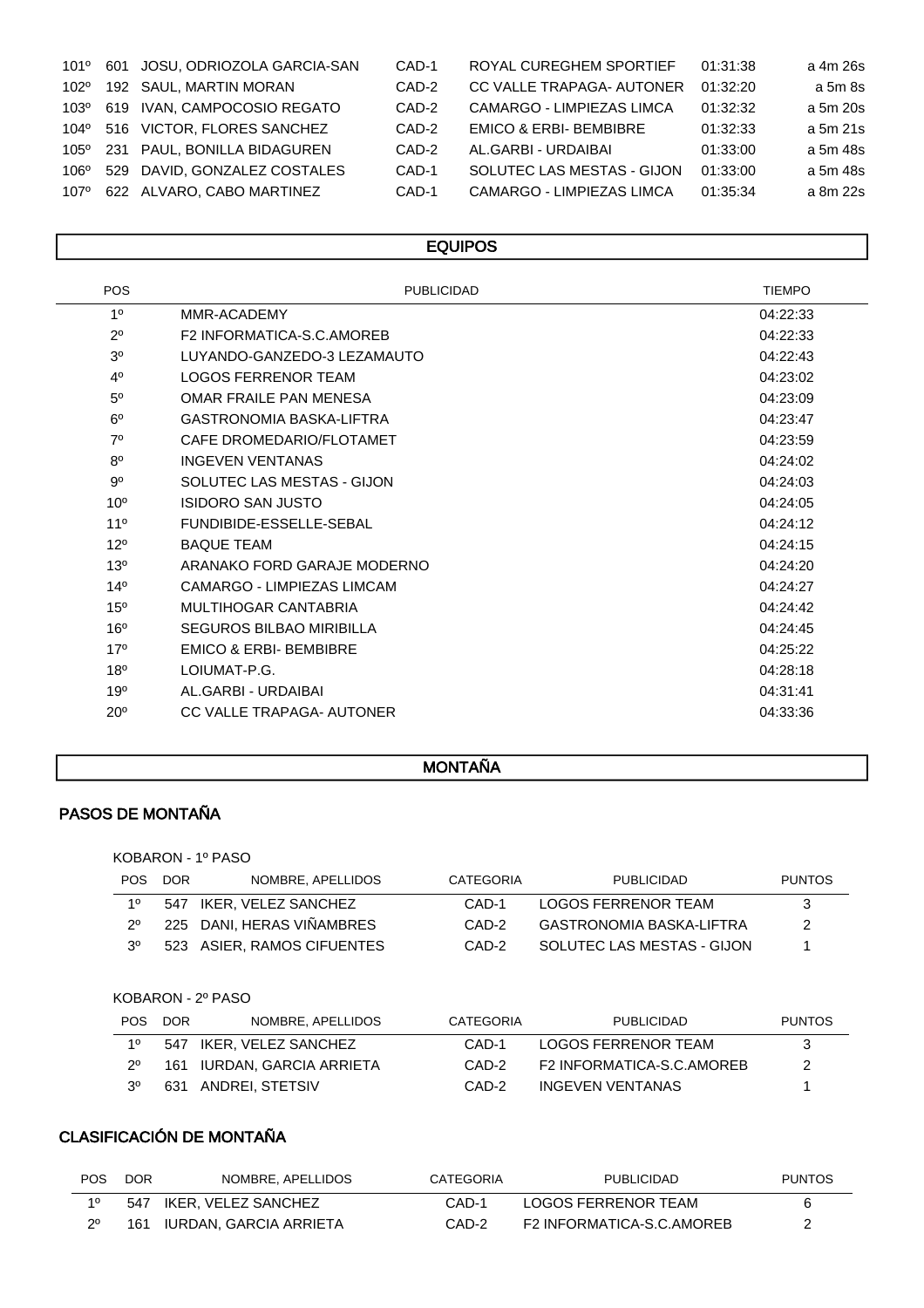#### 3º 225 DANI, HERAS VIÑAMBRES

|  |  |  | 523 ASIER, RAMOS CIFUENTES |
|--|--|--|----------------------------|
|--|--|--|----------------------------|

| 3º | 225 DANI, HERAS VIÑAMBRES  | CAD-2 | GASTRONOMIA BASKA-LIFTRA   |  |
|----|----------------------------|-------|----------------------------|--|
| 40 | 631 ANDREI, STETSIV        | CAD-2 | INGEVEN VENTANAS           |  |
| 50 | 523 ASIER, RAMOS CIFUENTES | CAD-2 | SOLUTEC LAS MESTAS - GIJON |  |

٦

#### METAS VOLANTES

#### PASOS DE METAS VOLANTES

GALLARTA - 1º PASO

| <b>POS</b> | DOR. | NOMBRE, APELLIDOS          | CATEGORIA | PUBLICIDAD                 | <b>PUNTOS</b> |
|------------|------|----------------------------|-----------|----------------------------|---------------|
| 10         |      | 547 IKER, VELEZ SANCHEZ    | CAD-1     | LOGOS FERRENOR TEAM        | 3             |
| 20         |      | 203 BORJA, GARCIA QUIROGA  | CAD-2     | OMAR FRAILE PAN MENESA     | 2             |
| 30         |      | 523 ASIER, RAMOS CIFUENTES | CAD-2     | SOLUTEC LAS MESTAS - GIJON |               |

ZIERBENA - 1º PASO

| POS. | <b>DOR</b> | NOMBRE, APELLIDOS         | CATEGORIA | PUBLICIDAD                 | <b>PUNTOS</b> |
|------|------------|---------------------------|-----------|----------------------------|---------------|
| 10   |            | 547 IKER. VELEZ SANCHEZ   | CAD-1     | LOGOS FERRENOR TEAM        | 3             |
|      |            | 622 ALVARO, CABO MARTINEZ | CAD-1     | CAMARGO - LIMPIEZAS LIMCAM | -2            |
| 30   |            | 514 MARCOS, MORLA NIETO   | CAD-2     | EMICO & ERBI- BEMBIBRE     |               |

### CLASIFICACIÓN DE METAS VOLANTES

ſ

| <b>POS</b>  | <b>DOR</b> | NOMBRE, APELLIDOS          | CATEGORIA | <b>PUBLICIDAD</b>                 | <b>PUNTOS</b> |
|-------------|------------|----------------------------|-----------|-----------------------------------|---------------|
| 10          | 547        | IKER. VELEZ SANCHEZ        | CAD-1     | LOGOS FERRENOR TEAM               | 6             |
| $2^{\circ}$ |            | 203 BORJA, GARCIA QUIROGA  | CAD-2     | OMAR FRAILE PAN MENESA            | 2             |
| 30          |            | 622 ALVARO, CABO MARTINEZ  | CAD-1     | CAMARGO - LIMPIEZAS LIMCAM        | 2             |
| $4^{\circ}$ |            | 523 ASIER, RAMOS CIFUENTES | CAD-2     | SOLUTEC LAS MESTAS - GIJON        |               |
| $5^{\circ}$ |            | 514 MARCOS, MORLA NIETO    | CAD-2     | <b>EMICO &amp; ERBI- BEMBIBRE</b> |               |

|                 | <b>VIZCAINOS</b> |                               |                  |                                  |               |                     |  |  |
|-----------------|------------------|-------------------------------|------------------|----------------------------------|---------------|---------------------|--|--|
| <b>POS</b>      | <b>DOR</b>       | NOMBRE, APELLIDOS             | <b>CATEGORIA</b> | <b>PUBLICIDAD</b>                | <b>TIEMPO</b> | DIF. 1 <sup>o</sup> |  |  |
| 1 <sup>0</sup>  | 161              | <b>IURDAN, GARCIA ARRIETA</b> | CAD-2            | F2 INFORMATICA-S.C.AMOREB        | 01:27:31      |                     |  |  |
| $2^{\circ}$     | 225              | DANI, HERAS VIÑAMBRES         | CAD-2            | <b>GASTRONOMIA BASKA-LIFTRA</b>  | 01:27:31      |                     |  |  |
| 3 <sup>0</sup>  | 154              | MIKEL, ARANZABAL DOMINGUE     | CAD-2            | CAFE DROMEDARIO/FLOTAME          | 01:27:31      |                     |  |  |
| 4 <sup>0</sup>  | 210              | MIKEL, SANZ ESTEIBAR          | CAD-1            | <b>OMAR FRAILE PAN MENESA</b>    | 01:27:31      |                     |  |  |
| 5 <sup>0</sup>  | 160              | ANDER, DUÑABEITIA ALDAZABA    | CAD-2            | <b>F2 INFORMATICA-S.C.AMOREB</b> | 01:27:31      |                     |  |  |
| 6 <sup>o</sup>  | 206              | AKETX, MARTIN CALLEJA         | CAD-2            | OMAR FRAILE PAN MENESA           | 01:27:31      |                     |  |  |
| $7^\circ$       | 165              | AIMAR, MARIN BUSTINZA         | CAD-2            | F2 INFORMATICA-S.C.AMOREB        | 01:27:31      |                     |  |  |
| 8 <sup>o</sup>  | 183              | IBAI, VILLATE MOMEÑE          | CAD-1            | <b>BAQUE TEAM</b>                | 01:27:41      | a 10s               |  |  |
| $9^{\circ}$     | 218              | EGOITZ, SOGUERO IBAÑEZ        | CAD-2            | <b>SEGUROS BILBAO MIRIBILLA</b>  | 01:27:41      | a 10s               |  |  |
| 10 <sup>o</sup> | 229              | MARKEL, ARANAZ SECO           | CAD-1            | AL.GARBI - URDAIBAI              | 01:27:41      | a 10s               |  |  |
| 11 <sup>0</sup> | 208              | <b>HEGOI, QUINTANO VEIGA</b>  | CAD-2            | OMAR FRAILE PAN MENESA           | 01:28:07      | a 36s               |  |  |
| $12^{o}$        | 156              | UNAI, MORAN ARANZABAL         | CAD-1            | CAFE DROMEDARIO/FLOTAME          | 01:28:07      | a 36s               |  |  |
| $13^{o}$        | 221              | NICOLAS, ARTETA TRASCASA      | CAD-2            | <b>GASTRONOMIA BASKA-LIFTRA</b>  | 01:28:07      | a 36s               |  |  |
| 14 <sup>0</sup> | 166              | MARKEL, MONASTERIO ZAMALL     | CAD-2            | F2 INFORMATICA-S.C.AMOREB        | 01:28:07      | a 36s               |  |  |
| 15 <sup>o</sup> | 162              | UNAI, GARCIA MALBADI          | CAD-2            | <b>F2 INFORMATICA-S.C.AMOREB</b> | 01:28:08      | a 37s               |  |  |
| 16 <sup>o</sup> | 609              | MARCO, MARTIN CUEVAS          | CAD-2            | MMR-ACADEMY                      | 01:28:09      | a 38s               |  |  |
| 17°             | 224              | MARKEL, GONZALEZ SOMARRIB     | CAD-2            | <b>GASTRONOMIA BASKA-LIFTRA</b>  | 01:28:09      | a 38s               |  |  |
| 18 <sup>o</sup> | 176              | HUGO, CARTON CEBEIRO          | CAD-1            | <b>BAQUE TEAM</b>                | 01:28:09      | a 38s               |  |  |
| 19 <sup>o</sup> | 112              | HARITZA, ALLENDE FIGUEROA     | CAD-2            | FUNDIBIDE-ESSELLE-SEBAL          | 01:28:16      | a 45s               |  |  |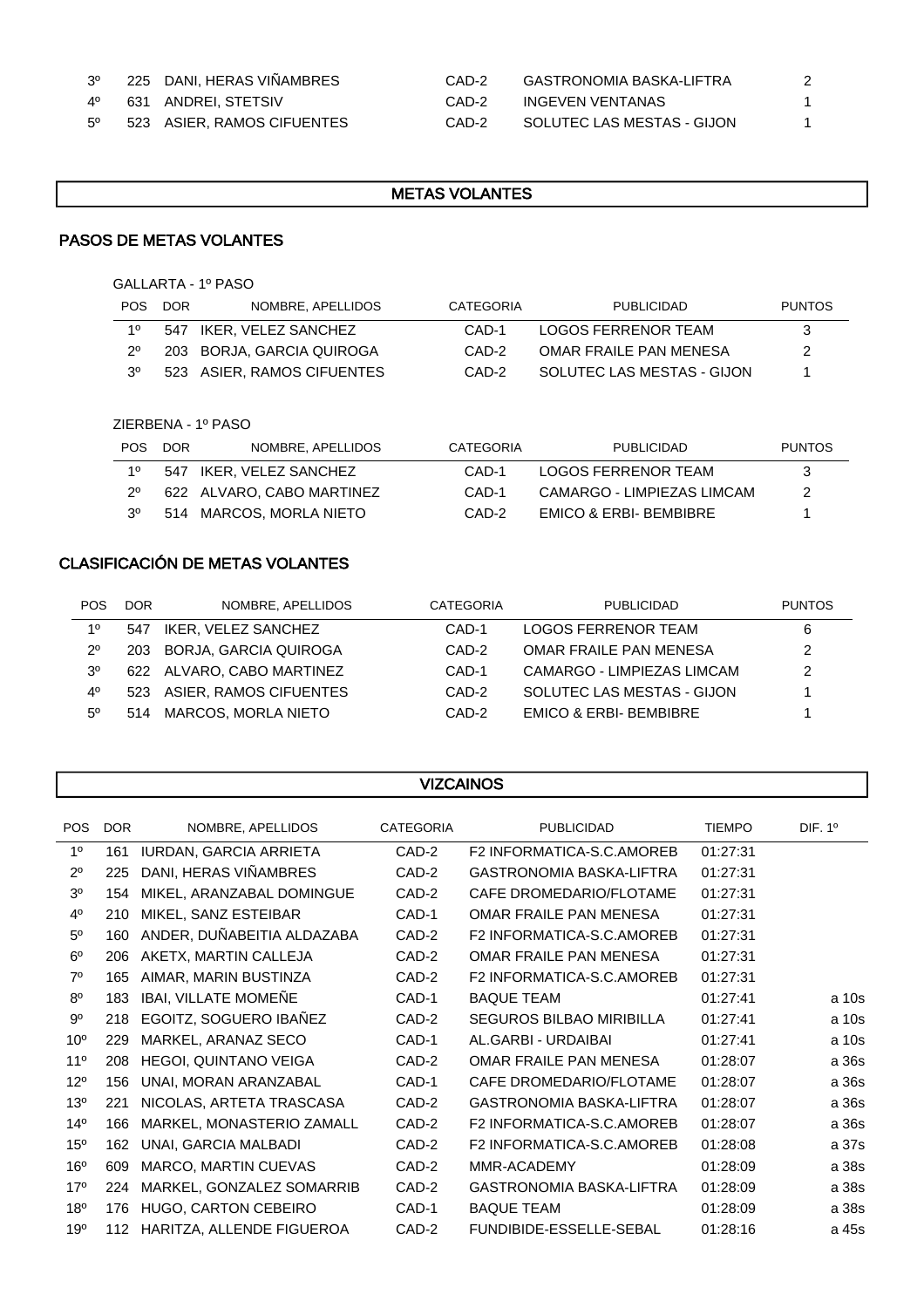| $20^{\circ}$    | 205 | <b>IGOR, MAGAZ TRIGO</b>     | CAD-2 | OMAR FRAILE PAN MENESA           | 01:28:21 | a 50s    |
|-----------------|-----|------------------------------|-------|----------------------------------|----------|----------|
| 21°             | 157 | JON, ZUBURRUTI RODRIGUEZ     | CAD-1 | CAFE DROMEDARIO/FLOTAME          | 01:28:21 | a 50s    |
| $22^{\circ}$    | 223 | AITZOL, FEIJOO ORMAETXE      | CAD-2 | <b>GASTRONOMIA BASKA-LIFTRA</b>  | 01:28:22 | a 51s    |
| $23^\circ$      | 212 | UNAX, GALAN CORTAZAR         | CAD-2 | <b>SEGUROS BILBAO MIRIBILLA</b>  | 01:28:22 | a 51s    |
| $24^{\circ}$    | 181 | AIMAR, PEREZ SANTAMARIA      | CAD-1 | <b>BAQUE TEAM</b>                | 01:28:25 | a 54s    |
| $25^\circ$      | 461 | ENERITZ, VADILLO CRESPO      | JUN-2 | <b>SEGUROS BILBAO - MIRIBILL</b> | 01:28:25 | a 54s    |
| $26^{\circ}$    | 152 | KIMETZ, ARANBURU URRUTXU     | CAD-2 | CAFE DROMEDARIO/FLOTAME          | 01:28:25 | a 54s    |
| $27^\circ$      | 203 | <b>BORJA, GARCIA QUIROGA</b> | CAD-2 | OMAR FRAILE PAN MENESA           | 01:28:35 | a 1m 4s  |
| $28^\circ$      | 190 | EKAITZ, CHACARTEGUI GOMEZ    | CAD-2 | LOIUMAT-P.G.                     | 01:28:40 | a 1m 9s  |
| $29^\circ$      | 237 | ALAIN, ARANZAMENDI AGIRREO   | CAD-1 | AURRERA ONDARROA LEA-AR          | 01:28:40 | a 1m 9s  |
| 30 <sup>o</sup> | 211 | ERLANTZ, FERNANDEZ SOLIS     | CAD-2 | <b>SEGUROS BILBAO MIRIBILLA</b>  | 01:28:42 | a 1m 11s |
| 31 <sup>o</sup> | 215 | UNAX, MENIKA MARTELO         | CAD-1 | <b>SEGUROS BILBAO MIRIBILLA</b>  | 01:28:56 | a 1m 25s |
| $32^{\circ}$    | 213 | MIKEL, GAMBOA LLONA          | CAD-1 | <b>SEGUROS BILBAO MIRIBILLA</b>  | 01:28:56 | a 1m 25s |
| 33 <sup>0</sup> |     | 182 ASIER, TOME MORAN        | CAD-1 | <b>BAQUE TEAM</b>                | 01:28:56 | a 1m 25s |
| 34 <sup>°</sup> | 168 | OHIAN, VILLANUEVA GALLO      | CAD-1 | F2 INFORMATICA-S.C.AMOREB        | 01:29:18 | a 1m 47s |
| $35^\circ$      | 187 | UNAI, COLINA GOZALO          | CAD-2 | LOIUMAT-P.G.                     | 01:29:36 | a 2m 5s  |
| 36 <sup>o</sup> | 217 | UNAX, PUCCINI RONDA          | CAD-1 | SEGUROS BILBAO MIRIBILLA         | 01:29:38 | a 2m 7s  |
| $37^\circ$      | 186 | ALVARO, APODACA GONZALEZ     | CAD-2 | LOIUMAT-P.G.                     | 01:30:02 | a 2m 31s |
| 38 <sup>o</sup> |     | 220 XABIER, ZABALA URIBARRI  | CAD-2 | <b>SEGUROS BILBAO MIRIBILLA</b>  | 01:30:02 | a 2m 31s |
| 39°             | 188 | ANDER, GOMEZ-MARAÑON IGL     | CAD-1 | LOIUMAT-P.G.                     | 01:30:03 | a 2m 32s |
| $40^\circ$      | 193 | <b>IBAI, PALMA BARROSO</b>   | CAD-1 | CC VALLE TRAPAGA- AUTONER        | 01:30:38 | a 3m 7s  |
| 41°             | 196 | ANDEKA, VARONA SANCHEZ       | CAD-1 | CC VALLE TRAPAGA- AUTONER        | 01:30:38 | a 3m 7s  |
| $42^{\circ}$    | 232 | GORKA, IRAZABAL PIKATZA      | CAD-1 | AL.GARBI - URDAIBAI              | 01:31:00 | a 3m 29s |
| $43^\circ$      | 202 | EGOITZ, GARCIA PLANILLO      | CAD-2 | OMAR FRAILE PAN MENESA           | 01:31:38 | a 4m 7s  |
| $44^\circ$      | 192 | SAUL, MARTIN MORAN           | CAD-2 | CC VALLE TRAPAGA- AUTONER        | 01:32:20 | a 4m 49s |
| $45^\circ$      | 231 | PAUL, BONILLA BIDAGUREN      | CAD-2 | AL.GARBI - URDAIBAI              | 01:33:00 | a 5m 29s |

## VIZCAINOS 1º AÑO

| <b>POS</b>      | <b>DOR</b> | NOMBRE, APELLIDOS          | <b>CATEGORIA</b> | <b>PUBLICIDAD</b>               | <b>TIEMPO</b> | DIF. 1 <sup>o</sup> |
|-----------------|------------|----------------------------|------------------|---------------------------------|---------------|---------------------|
| 1 <sup>0</sup>  | 210        | MIKEL, SANZ ESTEIBAR       | CAD-1            | OMAR FRAILE PAN MENESA          | 01:27:31      |                     |
| $2^{\circ}$     | 183        | IBAI, VILLATE MOMENE       | CAD-1            | <b>BAQUE TEAM</b>               | 01:27:41      | a 10s               |
| 3 <sup>0</sup>  | 229        | MARKEL, ARANAZ SECO        | CAD-1            | AL.GARBI - URDAIBAI             | 01:27:41      | a 10s               |
| 4 <sup>0</sup>  | 156        | UNAI, MORAN ARANZABAL      | CAD-1            | CAFE DROMEDARIO/FLOTAME         | 01:28:07      | a 36s               |
| $5^{\circ}$     | 176        | HUGO, CARTON CEBEIRO       | CAD-1            | <b>BAQUE TEAM</b>               | 01:28:09      | a 38s               |
| $6^{\circ}$     | 157        | JON, ZUBURRUTI RODRIGUEZ   | CAD-1            | CAFE DROMEDARIO/FLOTAME         | 01:28:21      | a 50s               |
| $7^\circ$       | 181        | AIMAR, PEREZ SANTAMARIA    | CAD-1            | <b>BAQUE TEAM</b>               | 01:28:25      | a 54s               |
| $8^{\circ}$     | 237        | ALAIN, ARANZAMENDI AGIRREO | CAD-1            | AURRERA ONDARROA LEA-AR         | 01:28:40      | a 1m 9s             |
| $9^{\circ}$     | 215        | UNAX, MENIKA MARTELO       | CAD-1            | <b>SEGUROS BILBAO MIRIBILLA</b> | 01:28:56      | a 1m 25s            |
| 10 <sup>o</sup> | 213        | MIKEL, GAMBOA LLONA        | CAD-1            | <b>SEGUROS BILBAO MIRIBILLA</b> | 01:28:56      | a 1m 25s            |
| 11 <sup>°</sup> | 182        | <b>ASIER, TOME MORAN</b>   | CAD-1            | <b>BAQUE TEAM</b>               | 01:28:56      | a 1m 25s            |
| $12^{\circ}$    | 168        | OHIAN, VILLANUEVA GALLO    | CAD-1            | F2 INFORMATICA-S.C.AMOREB       | 01:29:18      | a 1m 47s            |
| $13^{\circ}$    | 217        | UNAX, PUCCINI RONDA        | CAD-1            | <b>SEGUROS BILBAO MIRIBILLA</b> | 01:29:38      | a 2m 7s             |
| $14^{\circ}$    | 188        | ANDER, GOMEZ-MARAÑON IGL   | CAD-1            | LOIUMAT-P.G.                    | 01:30:03      | a 2m 32s            |
| $15^{\circ}$    | 193        | <b>IBAI, PALMA BARROSO</b> | CAD-1            | CC VALLE TRAPAGA- AUTONER       | 01:30:38      | a 3m 7s             |
| 16 <sup>o</sup> | 196        | ANDEKA, VARONA SANCHEZ     | CAD-1            | CC VALLE TRAPAGA- AUTONER       | 01:30:38      | a 3m 7s             |
| 17 <sup>°</sup> | 232        | GORKA, IRAZABAL PIKATZA    | CAD-1            | AL.GARBI - URDAIBAI             | 01:31:00      | a 3m 29s            |
|                 |            |                            |                  |                                 |               |                     |

| VIZUAINUS 2º ANU |            |                               |                  |                                 |               |                    |
|------------------|------------|-------------------------------|------------------|---------------------------------|---------------|--------------------|
|                  |            |                               |                  |                                 |               |                    |
| <b>POS</b>       | <b>DOR</b> | NOMBRE, APELLIDOS             | <b>CATEGORIA</b> | <b>PUBLICIDAD</b>               | <b>TIEMPO</b> | DF. 1 <sup>o</sup> |
| $1^{\circ}$      |            | 161 IURDAN, GARCIA ARRIETA    | CAD-2            | F2 INFORMATICA-S.C.AMOREB       | 01:27:31      |                    |
| $2^{\circ}$      |            | 225 DANI, HERAS VIÑAMBRES     | CAD-2            | <b>GASTRONOMIA BASKA-LIFTRA</b> | 01:27:31      |                    |
| $3^{\circ}$      |            | 154 MIKEL, ARANZABAL DOMINGUE | CAD-2            | CAFE DROMEDARIO/FLOTAME         | 01:27:31      |                    |
| $4^{\circ}$      | 160        | ANDER, DUÑABEITIA ALDAZABA    | CAD-2            | F2 INFORMATICA-S.C.AMOREB       | 01:27:31      |                    |

VIZCAINOS 2º AÑO